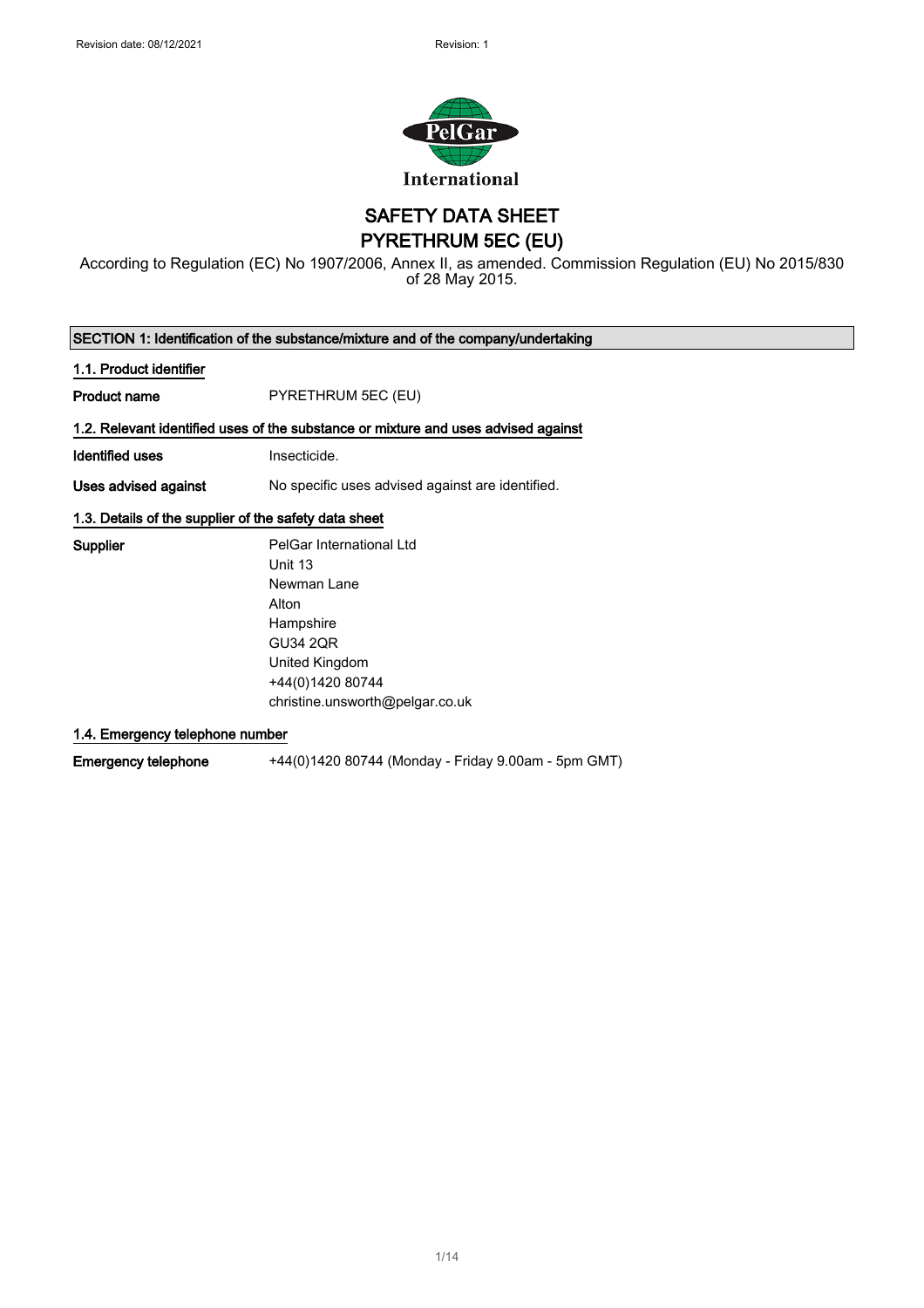| National emergency telephone Austria: +43 1 406 43 43 |                                                                         |
|-------------------------------------------------------|-------------------------------------------------------------------------|
| number                                                | Belgium: 070 245 245                                                    |
|                                                       | Bulgaria: +359 2 9154 233                                               |
|                                                       | Croatia: +3851 2348 342                                                 |
|                                                       | <b>Cyprus: 1401</b>                                                     |
|                                                       | Czech Republic: +420 224 919 293, +420 224 915 402                      |
|                                                       | Denmark: +45 8212 1212                                                  |
|                                                       | Estonia: 16662                                                          |
|                                                       | Finland: 0800 147 111                                                   |
|                                                       | France: +33 (0) 145 42 59 59                                            |
|                                                       | Germany: +44 (0)1420 80744 (9am-5pm Monday- Friday GMT)                 |
|                                                       | Greece: (0030) 2107793777                                               |
|                                                       | Hungary: +36-80-201-199                                                 |
|                                                       | Iceland: (+354) 543 1000 / 112                                          |
|                                                       | Ireland: Members of Public: +353 (01) 809 2166. (8am-10pm daily)        |
|                                                       | Ireland: Healthcare Professionals: +353 (01) 809 2566 (24 hour service) |
|                                                       | Italy: 0382-24444                                                       |
|                                                       | Latvia: +371 67042473                                                   |
|                                                       | Liechtenstein: +44 (0)1420 80744 (9am-5pm Monday- Friday GMT)           |
|                                                       | Lithuania: +370 (85) 2362052                                            |
|                                                       | Luxembourg: 8002 5500                                                   |
|                                                       | Malta: +44 (0)1420 80744 (9am-5pm Monday- Friday GMT)                   |
|                                                       | Netherlands: +31(0)30 274 8888 Healthcare Professionals only            |
|                                                       | Norway: 22 59 13 00                                                     |
|                                                       | Poland: +44 (0)1420 80744 (9am-5pm Monday- Friday GMT)                  |
|                                                       | Portugal: +351 800 250 250                                              |
|                                                       | Romania: +40213183606                                                   |
|                                                       | Slovakia: +421 2 5477 4166                                              |
|                                                       | Slovenia: 112                                                           |
|                                                       | Spain: +34 91 562 04 20                                                 |
|                                                       | Sweden: 112 – Begär Giftinformation                                     |

## SECTION 2: Hazards identification

| 2.1. Classification of the substance or mixture                                                                                                                                                                                                                                                                                                                                                         |                                                                                                   |
|---------------------------------------------------------------------------------------------------------------------------------------------------------------------------------------------------------------------------------------------------------------------------------------------------------------------------------------------------------------------------------------------------------|---------------------------------------------------------------------------------------------------|
| Classification (EC 1272/2008)                                                                                                                                                                                                                                                                                                                                                                           |                                                                                                   |
| <b>Physical hazards</b>                                                                                                                                                                                                                                                                                                                                                                                 | Not Classified                                                                                    |
| <b>Health hazards</b>                                                                                                                                                                                                                                                                                                                                                                                   | Skin Irrit. 2 - H315 Eye Dam. 1 - H318 Skin Sens. 1 - H317 STOT SE 3 - H335 Asp. Tox. 1 -<br>H304 |
| <b>Environmental hazards</b>                                                                                                                                                                                                                                                                                                                                                                            | Aquatic Acute 1 - H400 Aquatic Chronic 1 - H410                                                   |
| 2.2. Label elements                                                                                                                                                                                                                                                                                                                                                                                     |                                                                                                   |
| Hazard pictograms<br>$\begin{picture}(22,20) \put(0,0){\vector(1,0){10}} \put(15,0){\vector(1,0){10}} \put(15,0){\vector(1,0){10}} \put(15,0){\vector(1,0){10}} \put(15,0){\vector(1,0){10}} \put(15,0){\vector(1,0){10}} \put(15,0){\vector(1,0){10}} \put(15,0){\vector(1,0){10}} \put(15,0){\vector(1,0){10}} \put(15,0){\vector(1,0){10}} \put(15,0){\vector(1,0){10}} \put(15,0){\vector(1$<br>vv. |                                                                                                   |
| Signal word                                                                                                                                                                                                                                                                                                                                                                                             | Danger                                                                                            |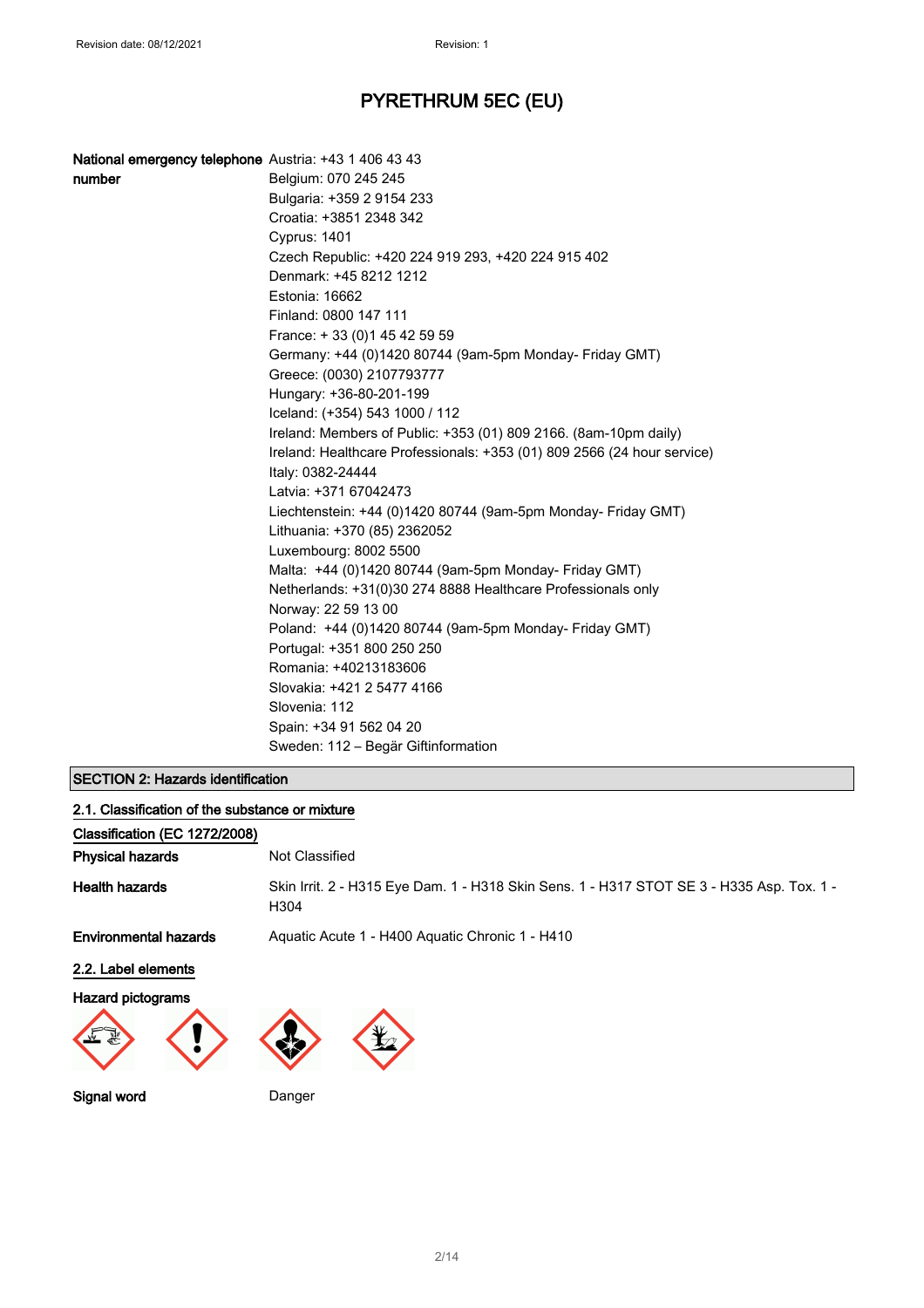| <b>Hazard statements</b>          | H315 Causes skin irritation.<br>H318 Causes serious eye damage.<br>H317 May cause an allergic skin reaction.<br>H335 May cause respiratory irritation.<br>H304 May be fatal if swallowed and enters airways.<br>H410 Very toxic to aquatic life with long lasting effects.                                                                                                                                                                                                                                                                                                                                                                                                                                                                                                                                                                                                                                                                                                                                                                                                                                                                                                                                                           |
|-----------------------------------|--------------------------------------------------------------------------------------------------------------------------------------------------------------------------------------------------------------------------------------------------------------------------------------------------------------------------------------------------------------------------------------------------------------------------------------------------------------------------------------------------------------------------------------------------------------------------------------------------------------------------------------------------------------------------------------------------------------------------------------------------------------------------------------------------------------------------------------------------------------------------------------------------------------------------------------------------------------------------------------------------------------------------------------------------------------------------------------------------------------------------------------------------------------------------------------------------------------------------------------|
| <b>Precautionary statements</b>   | P260 Do not breathe gas, fume, vapours or spray.<br>P264 Wash contaminated skin thoroughly after handling.<br>P270 Do not eat, drink or smoke when using this product.<br>P272 Contaminated work clothing should not be allowed out of the workplace.<br>P280 Wear protective gloves/ protective clothing/ eye protection/ face protection.<br>P271 Use only outdoors or in a well-ventilated area.<br>P273 Avoid release to the environment.<br>P362+P364 Take off contaminated clothing and wash it before reuse.<br>P301+P310 IF SWALLOWED: Immediately call a POISON CENTER/ doctor.<br>P331 Do NOT induce vomiting.<br>P305+P351+P338 IF IN EYES: Rinse cautiously with water for several minutes. Remove<br>contact lenses, if present and easy to do. Continue rinsing.<br>P305+P310 IF IN EYES: Call immediately a POISON CENTER/doctor<br>P337+P313 If eye irritation persists: Get medical advice/ attention.<br>P302+P352 IF ON SKIN: Wash with plenty of water.<br>P332+P313 If skin irritation occurs: Get medical advice/attention.<br>P304+P312 IF INHALED: Call a POISON CENTER/ doctor if you feel unwell.<br>P405 Store locked up.<br>P501 Dispose of contents/ container in accordance with national regulations. |
| Supplemental label<br>information | EUH066 Repeated exposure may cause skin dryness or cracking.                                                                                                                                                                                                                                                                                                                                                                                                                                                                                                                                                                                                                                                                                                                                                                                                                                                                                                                                                                                                                                                                                                                                                                         |
| <b>UFI</b>                        | UFI: 1C90-10WJ-100K-HS2G                                                                                                                                                                                                                                                                                                                                                                                                                                                                                                                                                                                                                                                                                                                                                                                                                                                                                                                                                                                                                                                                                                                                                                                                             |
| Contains                          | ODOURLESS KEROSINE, PIPERONYL BUTOXIDE (ENTOTEK), Pyrethrum 50% Pale<br>Extract (Chrysanthemum cinerariaefolium extract in Petroleum Distillates - from open and<br>mature flowers of Tanacetum cinerariifolium obtained with supercritical carbondioxide),<br>Sodium Dioctyl Sulfosuccinate solution                                                                                                                                                                                                                                                                                                                                                                                                                                                                                                                                                                                                                                                                                                                                                                                                                                                                                                                                |

## 2.3. Other hazards

This product does not contain any substances classified as PBT or vPvB.

# SECTION 3: Composition/information on ingredients

| 3.2. Mixtures                               |                      |  |
|---------------------------------------------|----------------------|--|
| <b>ODOURLESS KEROSINE</b>                   | 30-60%               |  |
| CAS number: 64742-47-8                      | EC number: 265-149-8 |  |
| <b>Classification</b><br>Asp. Tox. 1 - H304 |                      |  |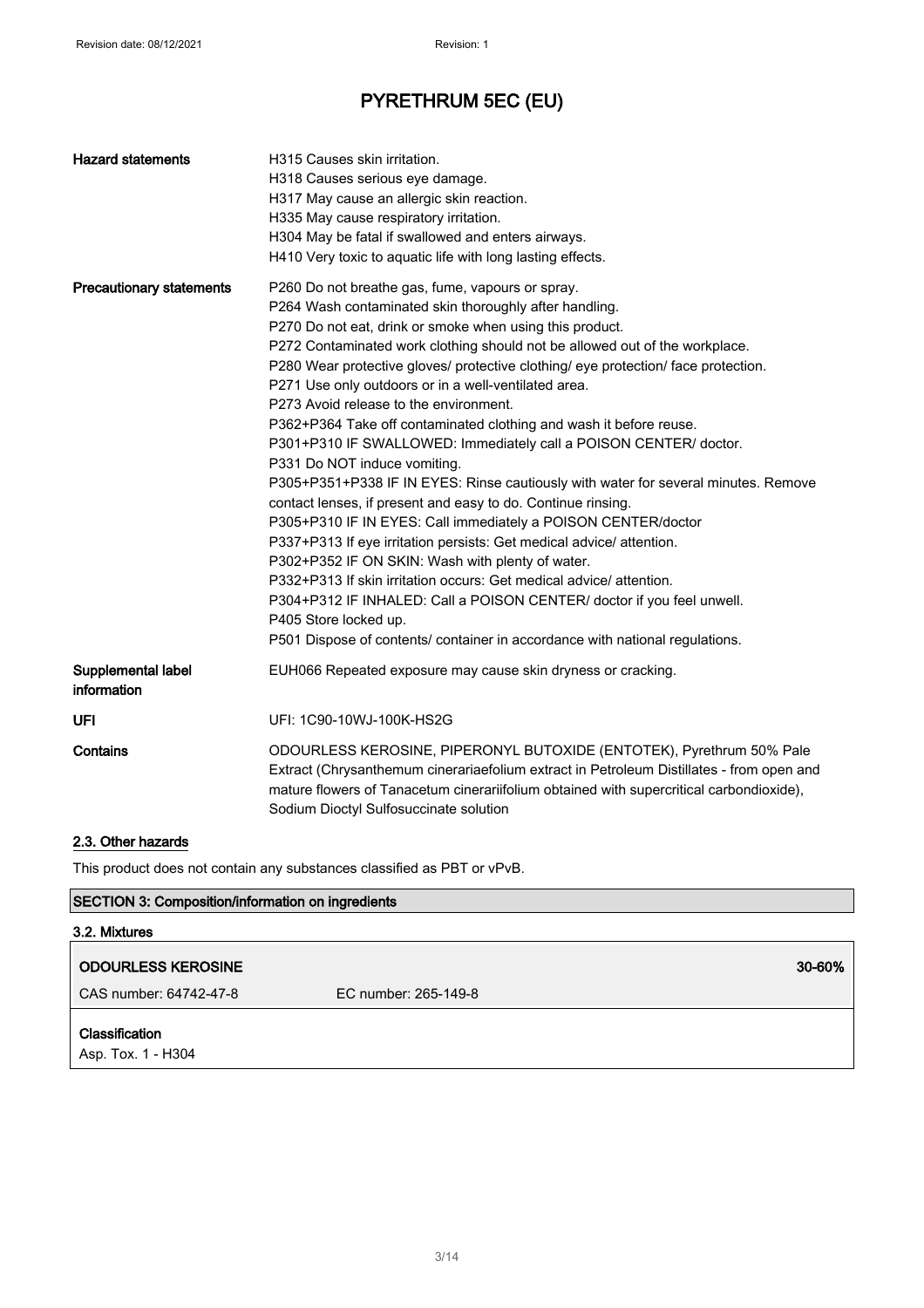| PIPERONYL BUTOXIDE (EU)                                                                                                                                                                                     |                                                                                          | 10-30% |
|-------------------------------------------------------------------------------------------------------------------------------------------------------------------------------------------------------------|------------------------------------------------------------------------------------------|--------|
| CAS number: 51-03-6                                                                                                                                                                                         | EC number: 200-076-7                                                                     |        |
| M factor (Acute) = $1$                                                                                                                                                                                      | M factor (Chronic) = $1$                                                                 |        |
| <b>Classification</b><br><b>STOT SE 3 - H335</b><br>Aquatic Acute 1 - H400<br>Aquatic Chronic 1 - H410                                                                                                      |                                                                                          |        |
| Pyrethrum 50% Pale Extract (Chrysanthemum<br>cinerariaefolium extract in Petroleum Distillates - from open<br>and mature flowers of Tanacetum cinerariifolium obtained<br>with supercritical carbondioxide) |                                                                                          | 10%    |
| CAS number: 89997-63-7                                                                                                                                                                                      | EC number: 289-699-3                                                                     |        |
| M factor (Acute) = $100$                                                                                                                                                                                    | M factor (Chronic) = 100                                                                 |        |
| Classification<br>Acute Tox. 4 - H302<br>Acute Tox. 4 - H332<br>Skin Sens. 1B - H317<br>Asp. Tox. 1 - H304<br>Aquatic Acute 1 - H400<br>Aquatic Chronic 1 - H410                                            |                                                                                          |        |
| Sodium Dioctyl Sulfosuccinate solution<br>CAS number: 577-11-7                                                                                                                                              |                                                                                          | 5-10%  |
| Classification<br>Flam. Liq. 3 - H226<br>Skin Irrit. 2 - H315<br>Eye Dam. 1 - H318                                                                                                                          |                                                                                          |        |
|                                                                                                                                                                                                             | The full text for all hazard statements is displayed in Section 16.                      |        |
| <b>SECTION 4: First aid measures</b>                                                                                                                                                                        |                                                                                          |        |
| 4.1. Description of first aid measures<br>General information                                                                                                                                               | Get medical attention immediately. Show this Safety Data Sheet to the medical personnel. |        |

Inhalation Remove affected person from source of contamination. Move affected person to fresh air and keep warm and at rest in a position comfortable for breathing. Maintain an open airway. Loosen tight clothing such as collar, tie or belt. When breathing is difficult, properly trained personnel may assist affected person by administering oxygen. Place unconscious person on their side in the recovery position and ensure breathing can take place.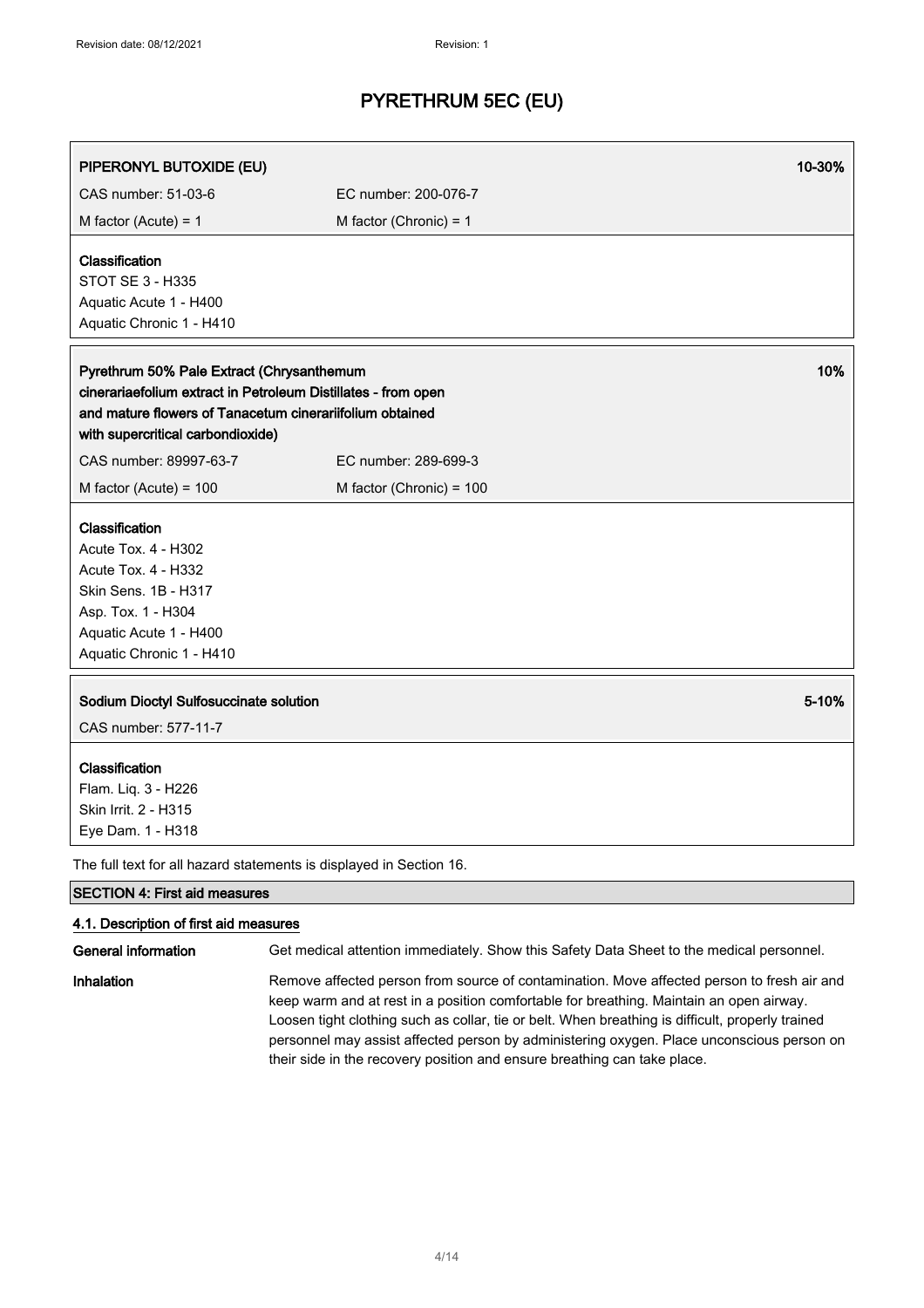| Ingestion                                                                       | Rinse mouth thoroughly with water. Remove any dentures. Give a few small glasses of water                                                                                                                                                                                                                                                                                                                                                                                                                                                                                                                             |
|---------------------------------------------------------------------------------|-----------------------------------------------------------------------------------------------------------------------------------------------------------------------------------------------------------------------------------------------------------------------------------------------------------------------------------------------------------------------------------------------------------------------------------------------------------------------------------------------------------------------------------------------------------------------------------------------------------------------|
|                                                                                 | or milk to drink. Stop if the affected person feels sick as vomiting may be dangerous. Do not<br>induce vomiting unless under the direction of medical personnel. If vomiting occurs, the head<br>should be kept low so that vomit does not enter the lungs. Never give anything by mouth to an<br>unconscious person. Move affected person to fresh air and keep warm and at rest in a<br>position comfortable for breathing. Place unconscious person on their side in the recovery<br>position and ensure breathing can take place. Maintain an open airway. Loosen tight clothing<br>such as collar, tie or belt. |
| Skin contact                                                                    | It is important to remove the substance from the skin immediately. In the event of any<br>sensitisation symptoms developing, ensure further exposure is avoided. Remove<br>contamination with soap and water or recognised skin cleansing agent. Get medical attention<br>if symptoms are severe or persist after washing.                                                                                                                                                                                                                                                                                            |
| Eye contact                                                                     | Rinse immediately with plenty of water. Remove any contact lenses and open eyelids wide<br>apart. Continue to rinse for at least 10 minutes.                                                                                                                                                                                                                                                                                                                                                                                                                                                                          |
| <b>Protection of first aiders</b>                                               | First aid personnel should wear appropriate protective equipment during any rescue. If it is<br>suspected that volatile contaminants are still present around the affected person, first aid<br>personnel should wear an appropriate respirator or self-contained breathing apparatus. Wash<br>contaminated clothing thoroughly with water before removing it from the affected person, or<br>wear gloves. It may be dangerous for first aid personnel to carry out mouth-to-mouth<br>resuscitation.                                                                                                                  |
|                                                                                 | 4.2. Most important symptoms and effects, both acute and delayed                                                                                                                                                                                                                                                                                                                                                                                                                                                                                                                                                      |
| <b>General information</b>                                                      | See Section 11 for additional information on health hazards. The severity of the symptoms<br>described will vary dependent on the concentration and the length of exposure.                                                                                                                                                                                                                                                                                                                                                                                                                                           |
| Inhalation                                                                      | A single exposure may cause the following adverse effects: Irritation of nose, throat and<br>airway. Difficulty in breathing. Coughing.                                                                                                                                                                                                                                                                                                                                                                                                                                                                               |
| Ingestion                                                                       | May cause sensitisation or allergic reactions in sensitive individuals. May cause irritation.<br>Aspiration hazard if swallowed. Entry into the lungs following ingestion or vomiting may cause<br>chemical pneumonitis.                                                                                                                                                                                                                                                                                                                                                                                              |
| Skin contact                                                                    | May cause skin sensitisation or allergic reactions in sensitive individuals. Redness. Irritating to<br>skin.                                                                                                                                                                                                                                                                                                                                                                                                                                                                                                          |
| Eye contact                                                                     | Causes serious eye damage. Symptoms following overexposure may include the following:<br>Pain. Profuse watering of the eyes. Redness.                                                                                                                                                                                                                                                                                                                                                                                                                                                                                 |
| 4.3. Indication of any immediate medical attention and special treatment needed |                                                                                                                                                                                                                                                                                                                                                                                                                                                                                                                                                                                                                       |
| Notes for the doctor                                                            | Treat symptomatically. May cause sensitisation or allergic reactions in sensitive individuals.                                                                                                                                                                                                                                                                                                                                                                                                                                                                                                                        |
| <b>SECTION 5: Firefighting measures</b>                                         |                                                                                                                                                                                                                                                                                                                                                                                                                                                                                                                                                                                                                       |
| 5.1. Extinguishing media                                                        |                                                                                                                                                                                                                                                                                                                                                                                                                                                                                                                                                                                                                       |

Suitable extinguishing media The product is not flammable. Extinguish with alcohol-resistant foam, carbon dioxide, dry powder or water fog. Use fire-extinguishing media suitable for the surrounding fire.

Unsuitable extinguishing Do not use water jet as an extinguisher, as this will spread the fire.

### 5.2. Special hazards arising from the substance or mixture

Specific hazards **Containers can burst violently or explode when heated, due to excessive pressure build-up.** Hazardous combustion products Thermal decomposition or combustion products may include the following substances: Harmful gases or vapours.

5.3. Advice for firefighters

media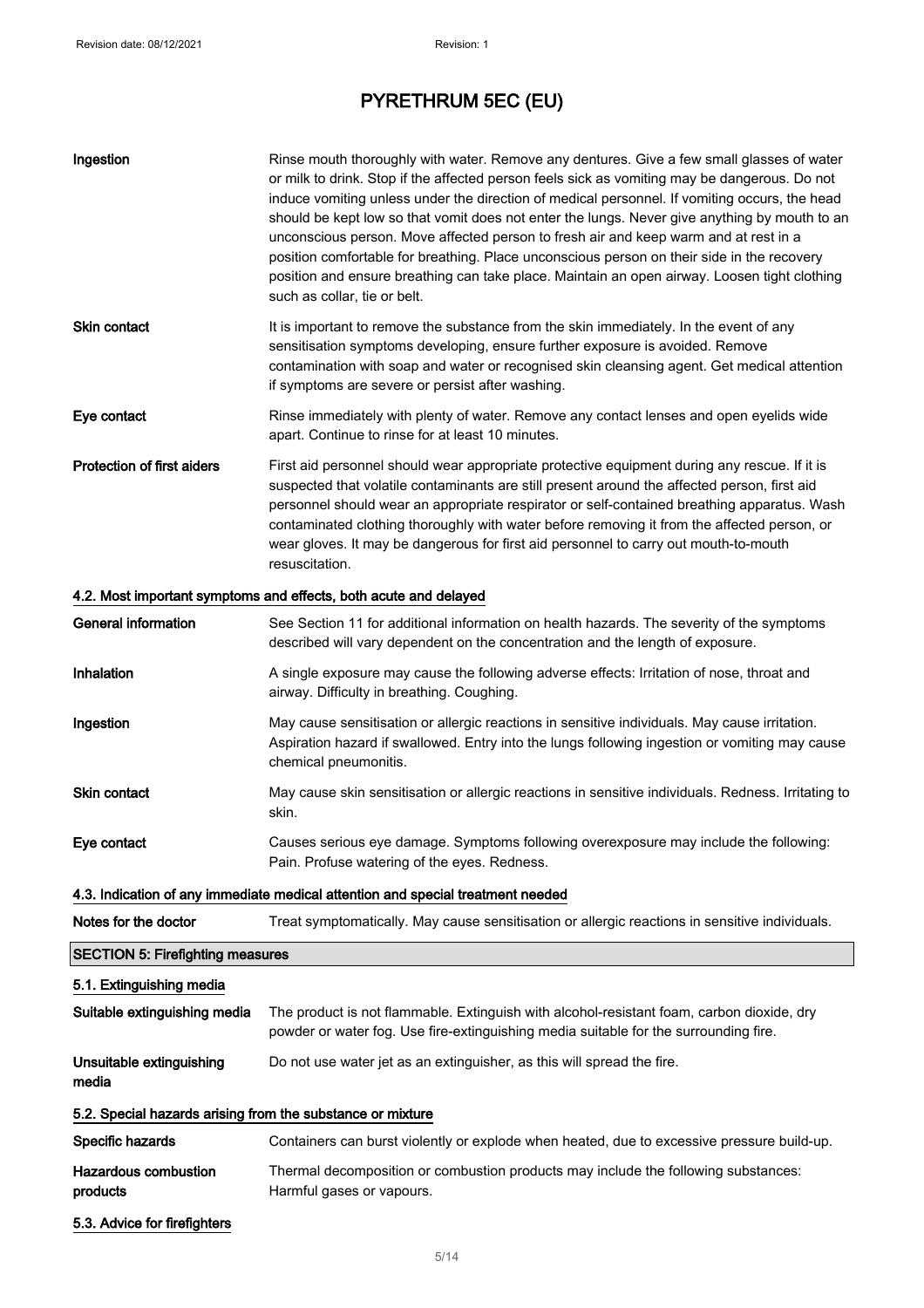| Protective actions during<br>firefighting        | Avoid breathing fire gases or vapours. Evacuate area. Keep upwind to avoid inhalation of<br>gases, vapours, fumes and smoke. Ventilate closed spaces before entering them. Cool<br>containers exposed to heat with water spray and remove them from the fire area if it can be<br>done without risk. Cool containers exposed to flames with water until well after the fire is out.<br>If a leak or spill has not ignited, use water spray to disperse vapours and protect men stopping<br>the leak. Avoid discharge to the aquatic environment. Control run-off water by containing and<br>keeping it out of sewers and watercourses. If risk of water pollution occurs, notify appropriate<br>authorities. |
|--------------------------------------------------|--------------------------------------------------------------------------------------------------------------------------------------------------------------------------------------------------------------------------------------------------------------------------------------------------------------------------------------------------------------------------------------------------------------------------------------------------------------------------------------------------------------------------------------------------------------------------------------------------------------------------------------------------------------------------------------------------------------|
| Special protective equipment<br>for firefighters | Wear positive-pressure self-contained breathing apparatus (SCBA) and appropriate protective<br>clothing. Firefighter's clothing conforming to European standard EN469 (including helmets,<br>protective boots and gloves) will provide a basic level of protection for chemical incidents.                                                                                                                                                                                                                                                                                                                                                                                                                   |

#### SECTION 6: Accidental release measures

#### 6.1. Personal precautions, protective equipment and emergency procedures

Personal precautions No action shall be taken without appropriate training or involving any personal risk. Keep unnecessary and unprotected personnel away from the spillage. Wear protective clothing as described in Section 8 of this safety data sheet. Follow precautions for safe handling described in this safety data sheet. Wash thoroughly after dealing with a spillage. Ensure procedures and training for emergency decontamination and disposal are in place. Do not touch or walk into spilled material. Avoid inhalation of vapours and spray/mists. Use suitable respiratory protection if ventilation is inadequate. Avoid contact with skin and eyes.

#### 6.2. Environmental precautions

Environmental precautions Avoid discharge into drains or watercourses or onto the ground. Avoid discharge to the aquatic environment. Large Spillages: Inform the relevant authorities if environmental pollution occurs (sewers, waterways, soil or air).

#### 6.3. Methods and material for containment and cleaning up

| Methods for cleaning up          | Wear protective clothing as described in Section 8 of this safety data sheet. Clear up spills<br>immediately and dispose of waste safely. Approach the spillage from upwind. Small Spillages:<br>If the product is soluble in water, dilute the spillage with water and mop it up. Alternatively, or<br>if it is not water-soluble, absorb the spillage with an inert, dry material and place it in a suitable<br>waste disposal container. Large Spillages: If leakage cannot be stopped, evacuate area.<br>Flush spilled material into an effluent treatment plant, or proceed as follows. Contain and<br>absorb spillage with sand, earth or other non-combustible material. Place waste in labelled,<br>sealed containers. Clean contaminated objects and areas thoroughly, observing<br>environmental regulations. The contaminated absorbent may pose the same hazard as the<br>spilled material. Flush contaminated area with plenty of water. Wash thoroughly after dealing<br>with a spillage. Dangerous for the environment. Do not empty into drains. Dispose of waste to<br>licensed waste disposal site in accordance with the requirements of the local Waste Disposal<br>Authority. |
|----------------------------------|----------------------------------------------------------------------------------------------------------------------------------------------------------------------------------------------------------------------------------------------------------------------------------------------------------------------------------------------------------------------------------------------------------------------------------------------------------------------------------------------------------------------------------------------------------------------------------------------------------------------------------------------------------------------------------------------------------------------------------------------------------------------------------------------------------------------------------------------------------------------------------------------------------------------------------------------------------------------------------------------------------------------------------------------------------------------------------------------------------------------------------------------------------------------------------------------------|
| 6.4. Reference to other sections |                                                                                                                                                                                                                                                                                                                                                                                                                                                                                                                                                                                                                                                                                                                                                                                                                                                                                                                                                                                                                                                                                                                                                                                                    |
| Reference to other sections      | For personal protection, see Section 8. See Section 11 for additional information on health<br>hazards. See Section 12 for additional information on ecological hazards. For waste disposal,                                                                                                                                                                                                                                                                                                                                                                                                                                                                                                                                                                                                                                                                                                                                                                                                                                                                                                                                                                                                       |

see Section 13.

### SECTION 7: Handling and storage

### 7.1. Precautions for safe handling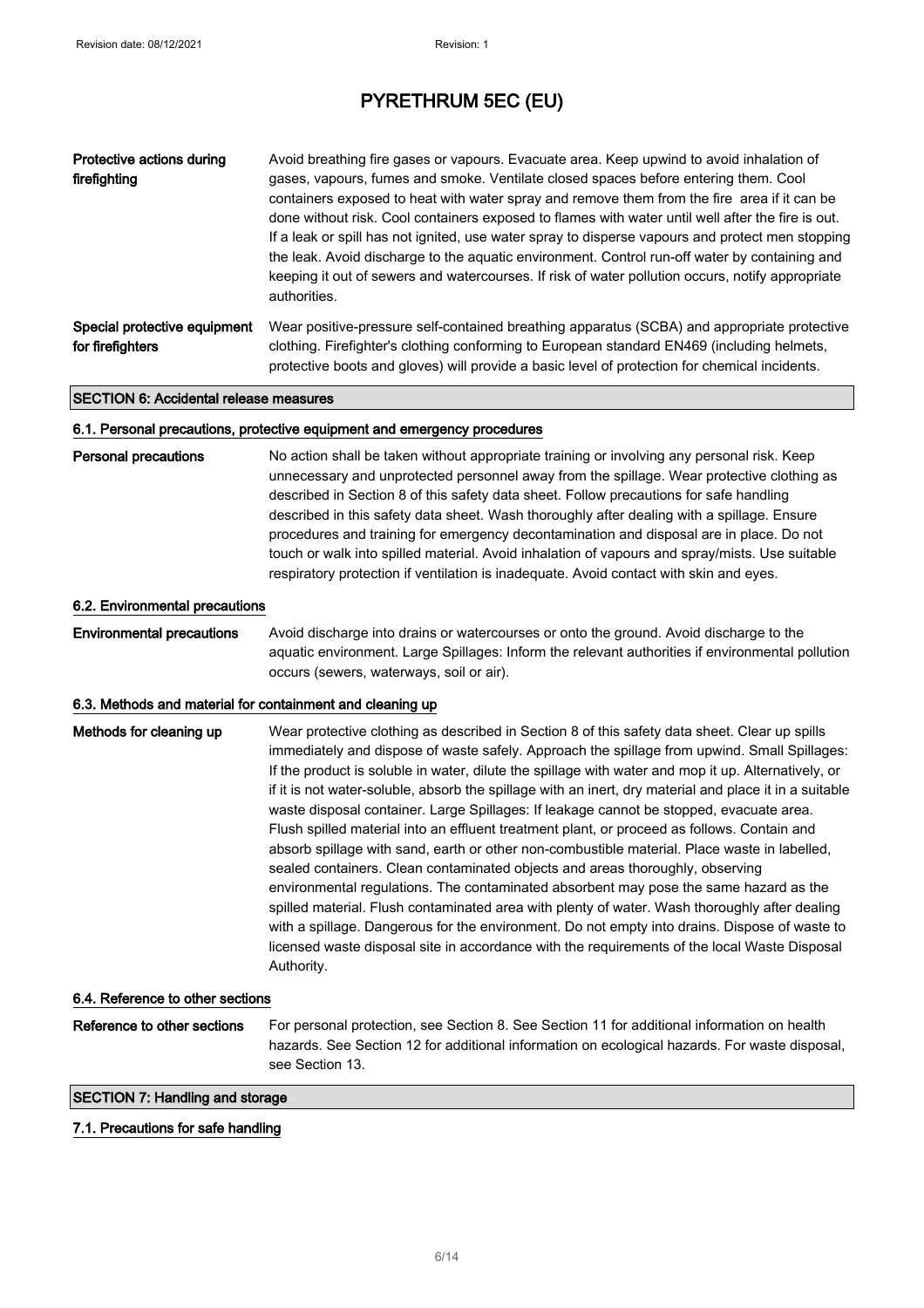| <b>Usage precautions</b>                                | Read and follow manufacturer's recommendations. Wear protective clothing as described in<br>Section 8 of this safety data sheet. Keep away from food, drink and animal feeding stuffs.<br>Handle all packages and containers carefully to minimise spills. Keep container tightly sealed<br>when not in use. Avoid the formation of mists. Avoid discharge to the aquatic environment. Do<br>not handle until all safety precautions have been read and understood. Do not handle broken<br>packages without protective equipment. Do not reuse empty containers.                                                                                                  |
|---------------------------------------------------------|--------------------------------------------------------------------------------------------------------------------------------------------------------------------------------------------------------------------------------------------------------------------------------------------------------------------------------------------------------------------------------------------------------------------------------------------------------------------------------------------------------------------------------------------------------------------------------------------------------------------------------------------------------------------|
| Advice on general<br>occupational hygiene               | Wash promptly if skin becomes contaminated. Take off contaminated clothing. Wash<br>contaminated clothing before reuse. Do not eat, drink or smoke when using this product.<br>Wash at the end of each work shift and before eating, smoking and using the toilet. Change<br>work clothing daily before leaving workplace.                                                                                                                                                                                                                                                                                                                                         |
|                                                         | 7.2. Conditions for safe storage, including any incompatibilities                                                                                                                                                                                                                                                                                                                                                                                                                                                                                                                                                                                                  |
| <b>Storage precautions</b>                              | Store away from incompatible materials (see Section 10). Store in accordance with local<br>regulations. Keep only in the original container. Keep container tightly closed, in a cool, well<br>ventilated place. Keep containers upright. Protect containers from damage. Bund storage<br>facilities to prevent soil and water pollution in the event of spillage. The storage area floor<br>should be leak-tight, jointless and not absorbent.                                                                                                                                                                                                                    |
| Storage class                                           | Miscellaneous hazardous material storage.                                                                                                                                                                                                                                                                                                                                                                                                                                                                                                                                                                                                                          |
| 7.3. Specific end use(s)                                |                                                                                                                                                                                                                                                                                                                                                                                                                                                                                                                                                                                                                                                                    |
| Specific end use(s)                                     | The identified uses for this product are detailed in Section 1.2.                                                                                                                                                                                                                                                                                                                                                                                                                                                                                                                                                                                                  |
| <b>SECTION 8: Exposure controls/Personal protection</b> |                                                                                                                                                                                                                                                                                                                                                                                                                                                                                                                                                                                                                                                                    |
| 8.1. Control parameters                                 |                                                                                                                                                                                                                                                                                                                                                                                                                                                                                                                                                                                                                                                                    |
|                                                         | ODOURLESS KEROSINE (CAS: 64742-47-8)                                                                                                                                                                                                                                                                                                                                                                                                                                                                                                                                                                                                                               |
| <b>DNEL</b>                                             | Consumer - Oral; Long term systemic effects: 19 mg/kg                                                                                                                                                                                                                                                                                                                                                                                                                                                                                                                                                                                                              |
| <b>PNEC</b>                                             | No PNEC available Substance is a hydrocarbon UVCB. Standard tests for this<br>endpoint are intended for single substances and are not<br>appropriate for the risk assessment of this complex substance.                                                                                                                                                                                                                                                                                                                                                                                                                                                            |
| 8.2. Exposure controls                                  |                                                                                                                                                                                                                                                                                                                                                                                                                                                                                                                                                                                                                                                                    |
| Protective equipment                                    |                                                                                                                                                                                                                                                                                                                                                                                                                                                                                                                                                                                                                                                                    |
| Appropriate engineering<br>controls                     | Provide adequate ventilation. Personal, workplace environment or biological monitoring may<br>be required to determine the effectiveness of the ventilation or other control measures and/or<br>the necessity to use respiratory protective equipment. Use process enclosures, local exhaust<br>ventilation or other engineering controls as the primary means to minimise worker exposure.<br>Personal protective equipment should only be used if worker exposure cannot be controlled<br>adequately by the engineering control measures. Ensure control measures are regularly<br>inspected and maintained. Ensure operatives are trained to minimise exposure. |
| Eye/face protection                                     | Eyewear complying with an approved standard should be worn if a risk assessment indicates<br>eye contact is possible. Personal protective equipment for eye and face protection should<br>comply with European Standard EN166. Wear tight-fitting, chemical splash goggles or face<br>shield. If inhalation hazards exist, a full-face respirator may be required instead.                                                                                                                                                                                                                                                                                         |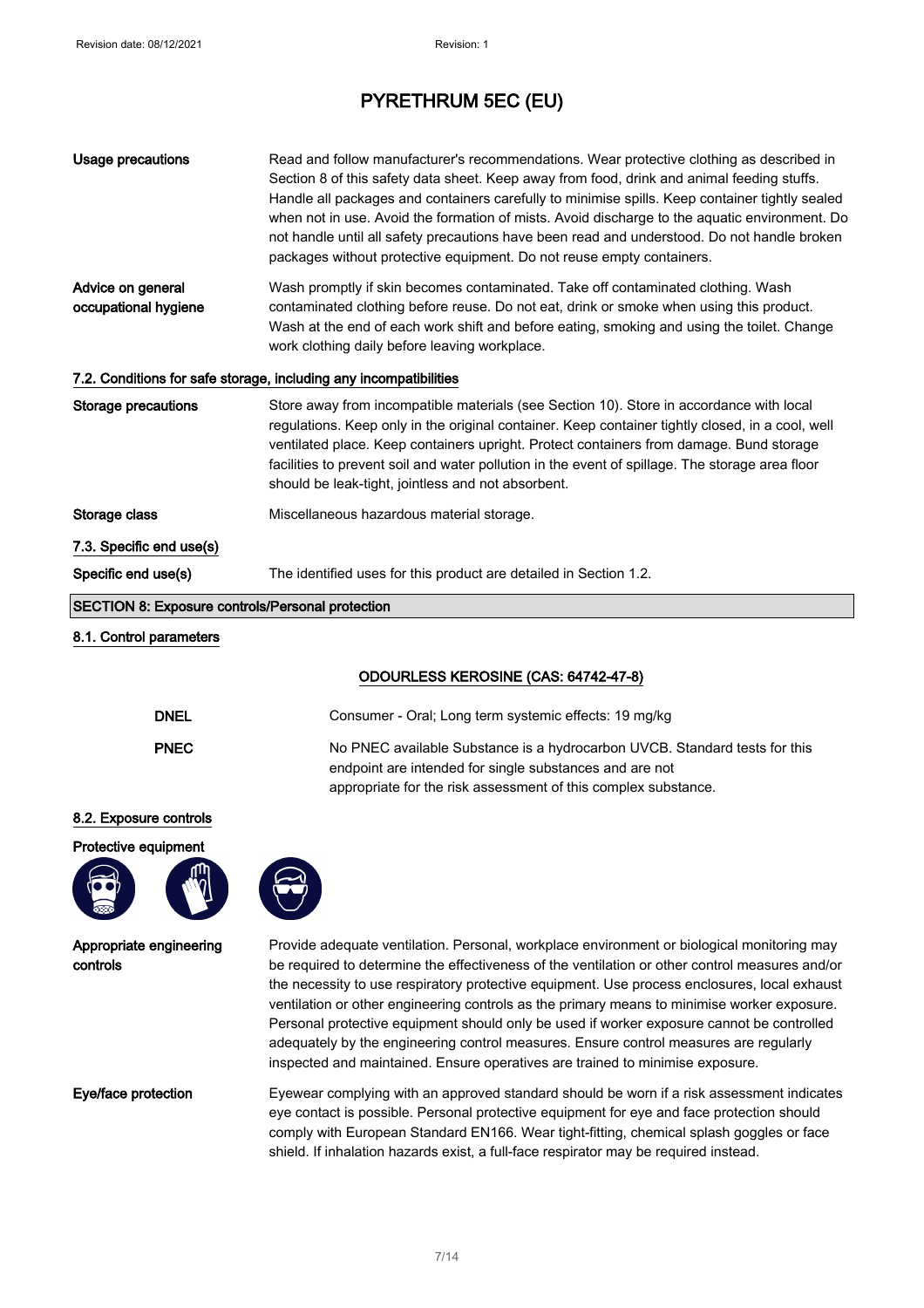| Hand protection                           | Chemical-resistant, impervious gloves complying with an approved standard should be worn if<br>a risk assessment indicates skin contact is possible. The most suitable glove should be<br>chosen in consultation with the glove supplier/manufacturer, who can provide information<br>about the breakthrough time of the glove material. To protect hands from chemicals, gloves<br>should comply with European Standard EN374. Considering the data specified by the glove<br>manufacturer, check during use that the gloves are retaining their protective properties and<br>change them as soon as any deterioration is detected. Frequent changes are recommended. |
|-------------------------------------------|------------------------------------------------------------------------------------------------------------------------------------------------------------------------------------------------------------------------------------------------------------------------------------------------------------------------------------------------------------------------------------------------------------------------------------------------------------------------------------------------------------------------------------------------------------------------------------------------------------------------------------------------------------------------|
| Other skin and body<br>protection         | Appropriate footwear and additional protective clothing complying with an approved standard<br>should be worn if a risk assessment indicates skin contamination is possible.                                                                                                                                                                                                                                                                                                                                                                                                                                                                                           |
| Hygiene measures                          | Provide eyewash station and safety shower. Contaminated work clothing should not be<br>allowed out of the workplace. Wash contaminated clothing before reuse. Clean equipment<br>and the work area every day. Good personal hygiene procedures should be implemented.<br>Wash at the end of each work shift and before eating, smoking and using the toilet. When<br>using do not eat, drink or smoke. Preventive industrial medical examinations should be carried<br>out. Warn cleaning personnel of any hazardous properties of the product.                                                                                                                        |
| <b>Respiratory protection</b>             | Respiratory protection complying with an approved standard should be worn if a risk<br>assessment indicates inhalation of contaminants is possible. Ensure all respiratory protective<br>equipment is suitable for its intended use and is 'CE'-marked. Check that the respirator fits<br>tightly and the filter is changed regularly. Gas and combination filter cartridges should comply<br>with European Standard EN14387. Full face mask respirators with replaceable filter cartridges<br>should comply with European Standard EN136. Half mask and quarter mask respirators with<br>replaceable filter cartridges should comply with European Standard EN140.    |
| <b>Environmental exposure</b><br>controls | Keep container tightly sealed when not in use. Emissions from ventilation or work process<br>equipment should be checked to ensure they comply with the requirements of environmental<br>protection legislation. In some cases, fume scrubbers, filters or engineering modifications to<br>the process equipment will be necessary to reduce emissions to acceptable levels.                                                                                                                                                                                                                                                                                           |

# SECTION 9: Physical and chemical properties

| 9.1. Information on basic physical and chemical properties |                                                                                    |
|------------------------------------------------------------|------------------------------------------------------------------------------------|
| Appearance                                                 | Liquid.                                                                            |
| Colour                                                     | Brown.                                                                             |
| Odour                                                      | Slight.                                                                            |
| Odour threshold                                            | No information available.                                                          |
| рH                                                         | pH (concentrated solution): 6.6 pH (diluted solution): 7.4 (diluted 1:40 Tap Water |
| <b>Melting point</b>                                       | No information available.                                                          |
| Initial boiling point and range                            | No information available.                                                          |
| Flash point                                                | No information available.                                                          |
| <b>Evaporation rate</b>                                    | No information available.                                                          |
| <b>Evaporation factor</b>                                  | No information available.                                                          |
| Flammability (solid, gas)                                  | No information available.                                                          |
| Upper/lower flammability or<br>explosive limits            | No information available.                                                          |
| Other flammability                                         | No information available.                                                          |
| Vapour pressure                                            | No information available.                                                          |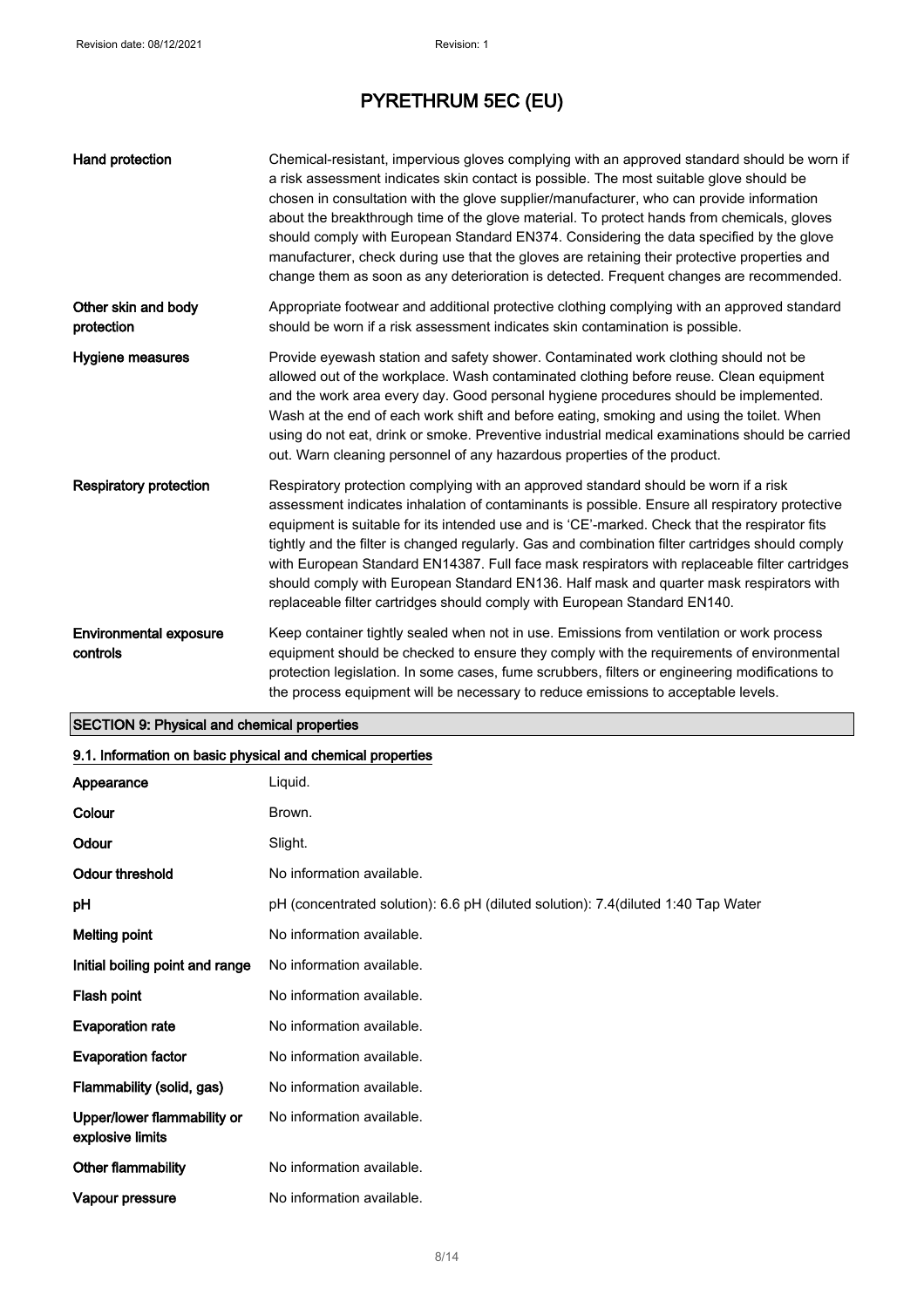| Vapour density                                              | No information available.                                                                                                                                               |
|-------------------------------------------------------------|-------------------------------------------------------------------------------------------------------------------------------------------------------------------------|
| <b>Relative density</b>                                     | 0.95                                                                                                                                                                    |
| <b>Bulk density</b>                                         | No information available.                                                                                                                                               |
| Solubility(ies)                                             | Miscible with water.                                                                                                                                                    |
| <b>Partition coefficient</b>                                | No information available.                                                                                                                                               |
| Auto-ignition temperature                                   | No information available.                                                                                                                                               |
| <b>Decomposition Temperature</b>                            | No information available.                                                                                                                                               |
| <b>Viscosity</b>                                            | No information available.                                                                                                                                               |
| <b>Explosive properties</b>                                 | No information available.                                                                                                                                               |
| Explosive under the influence<br>of a flame                 | No information available.                                                                                                                                               |
| <b>Oxidising properties</b>                                 | Not determined.                                                                                                                                                         |
| 9.2. Other information                                      |                                                                                                                                                                         |
| <b>SECTION 10: Stability and reactivity</b>                 |                                                                                                                                                                         |
| 10.1. Reactivity                                            |                                                                                                                                                                         |
| Reactivity                                                  | See the other subsections of this section for further details.                                                                                                          |
| 10.2. Chemical stability                                    |                                                                                                                                                                         |
| <b>Stability</b>                                            | Stable at normal ambient temperatures and when used as recommended. Stable under the<br>prescribed storage conditions.                                                  |
| 10.3. Possibility of hazardous reactions                    |                                                                                                                                                                         |
| Possibility of hazardous<br>reactions                       | No potentially hazardous reactions known.                                                                                                                               |
| 10.4. Conditions to avoid                                   |                                                                                                                                                                         |
| <b>Conditions to avoid</b>                                  | There are no known conditions that are likely to result in a hazardous situation.                                                                                       |
| 10.5. Incompatible materials                                |                                                                                                                                                                         |
| <b>Materials to avoid</b>                                   | No specific material or group of materials is likely to react with the product to produce a<br>hazardous situation.                                                     |
| 10.6. Hazardous decomposition products                      |                                                                                                                                                                         |
| Hazardous decomposition<br>products                         | Does not decompose when used and stored as recommended. Thermal decomposition or<br>combustion products may include the following substances: Harmful gases or vapours. |
| <b>SECTION 11: Toxicological information</b>                |                                                                                                                                                                         |
| 11.1. Information on toxicological effects                  |                                                                                                                                                                         |
| Acute toxicity - oral                                       | Based on available data the classification criteria are not met.                                                                                                        |
| Notes (oral LD <sub>50</sub> )                              |                                                                                                                                                                         |
| ATE oral (mg/kg)                                            | 10,300.0                                                                                                                                                                |
| Acute toxicity - dermal<br>Notes (dermal LD <sub>50</sub> ) | Based on available data the classification criteria are not met.                                                                                                        |
| Acute toxicity - inhalation                                 |                                                                                                                                                                         |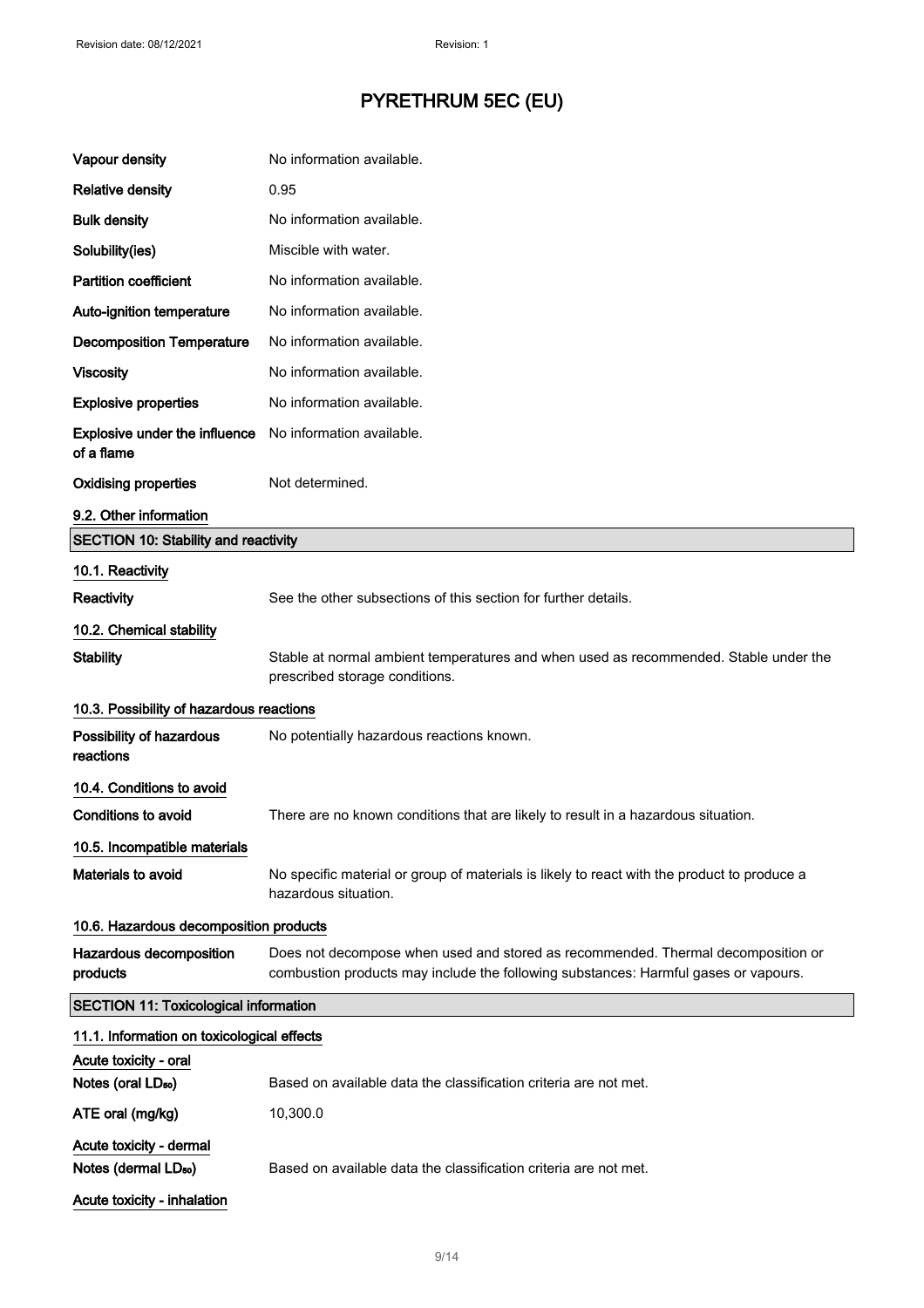| Notes (inhalation LC <sub>50</sub> )                                 | Based on available data the classification criteria are not met.                                                                                                                                                         |
|----------------------------------------------------------------------|--------------------------------------------------------------------------------------------------------------------------------------------------------------------------------------------------------------------------|
| <b>ATE inhalation (dusts/mists)</b><br>mg/l)                         | 15.0                                                                                                                                                                                                                     |
| Skin corrosion/irritation<br>Animal data                             | Irritating.                                                                                                                                                                                                              |
| Serious eye damage/irritation<br>Serious eye damage/irritation       | Eye Dam. 1 - H318 Causes serious eye damage.                                                                                                                                                                             |
| <b>Respiratory sensitisation</b><br><b>Respiratory sensitisation</b> | Based on available data the classification criteria are not met.                                                                                                                                                         |
| <b>Skin sensitisation</b><br>Skin sensitisation                      | May cause skin sensitisation or allergic reactions in sensitive individuals.                                                                                                                                             |
| Germ cell mutagenicity<br>Genotoxicity - in vitro                    | Based on available data the classification criteria are not met.                                                                                                                                                         |
| Carcinogenicity<br>Carcinogenicity                                   | Based on available data the classification criteria are not met.                                                                                                                                                         |
| <b>IARC</b> carcinogenicity                                          | None of the ingredients are listed or exempt.                                                                                                                                                                            |
| <b>Reproductive toxicity</b><br>Reproductive toxicity - fertility    | Based on available data the classification criteria are not met.                                                                                                                                                         |
| Reproductive toxicity -<br>development                               | Based on available data the classification criteria are not met.                                                                                                                                                         |
| Specific target organ toxicity - single exposure                     |                                                                                                                                                                                                                          |
| STOT - single exposure                                               | STOT SE 3 - H335 May cause respiratory irritation.                                                                                                                                                                       |
| <b>Target organs</b>                                                 | Respiratory system, lungs                                                                                                                                                                                                |
| Specific target organ toxicity - repeated exposure                   |                                                                                                                                                                                                                          |
| STOT - repeated exposure                                             | Not classified as a specific target organ toxicant after repeated exposure.                                                                                                                                              |
| <b>Aspiration hazard</b><br>Aspiration hazard                        | Asp. Tox. 1 - H304 May be fatal if swallowed and enters airways. Pneumonia may be the<br>result if vomited material containing solvents reaches the lungs.                                                               |
| <b>General information</b>                                           | The severity of the symptoms described will vary dependent on the concentration and the<br>length of exposure.                                                                                                           |
| Inhalation                                                           | A single exposure may cause the following adverse effects: Irritation of nose, throat and<br>airway. Difficulty in breathing. Coughing.                                                                                  |
| Ingestion                                                            | May cause sensitisation or allergic reactions in sensitive individuals. May cause irritation.<br>Aspiration hazard if swallowed. Entry into the lungs following ingestion or vomiting may cause<br>chemical pneumonitis. |
| <b>Skin contact</b>                                                  | May cause skin sensitisation or allergic reactions in sensitive individuals. Redness. Irritating to<br>skin.                                                                                                             |
| Eye contact                                                          | Causes serious eye damage. Symptoms following overexposure may include the following:<br>Pain. Profuse watering of the eyes. Redness.                                                                                    |
| Route of exposure                                                    | Ingestion Inhalation Skin and/or eye contact                                                                                                                                                                             |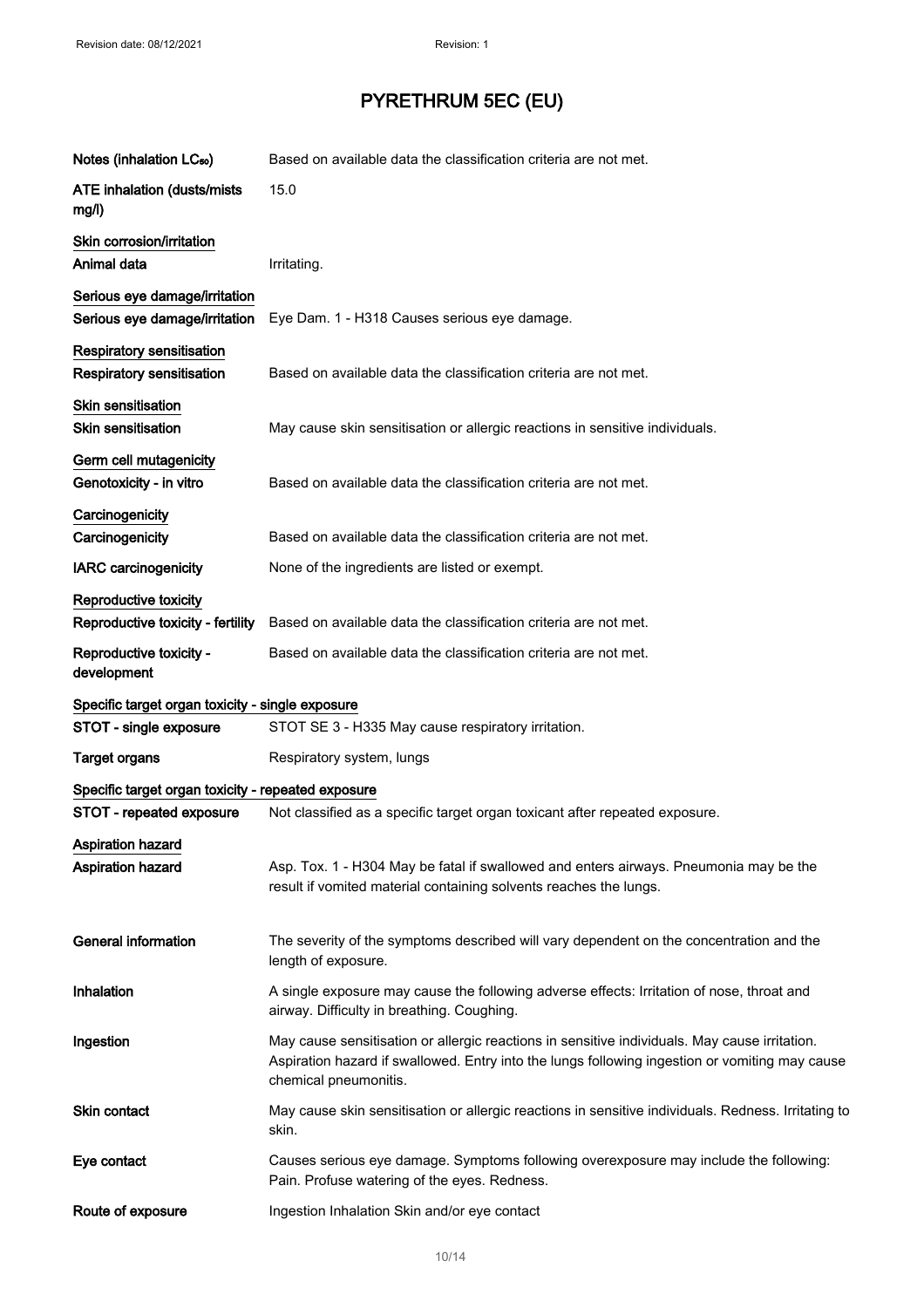| <b>Target organs</b>                      | Respiratory system, lungs                                                                                                            |
|-------------------------------------------|--------------------------------------------------------------------------------------------------------------------------------------|
| <b>Medical considerations</b>             | Skin disorders and allergies.                                                                                                        |
| <b>SECTION 12: Ecological information</b> |                                                                                                                                      |
| Ecotoxicity                               | Very toxic to aquatic life with long lasting effects.                                                                                |
| 12.1. Toxicity                            |                                                                                                                                      |
| <b>Toxicity</b>                           | Aquatic Acute 1 - H400 Very toxic to aquatic life. Aquatic Chronic 1 - H410 Very toxic to<br>aquatic life with long lasting effects. |
| 12.2. Persistence and degradability       |                                                                                                                                      |
|                                           | Persistence and degradability The degradability of the product is not known.                                                         |
| 12.3. Bioaccumulative potential           |                                                                                                                                      |
| <b>Bioaccumulative potential</b>          | No data available on bioaccumulation.                                                                                                |
| <b>Partition coefficient</b>              | No information available.                                                                                                            |
| 12.4. Mobility in soil                    |                                                                                                                                      |
| <b>Mobility</b>                           | No data available.                                                                                                                   |
| 12.5. Results of PBT and vPvB assessment  |                                                                                                                                      |
| 12.6. Other adverse effects               |                                                                                                                                      |
| Other adverse effects                     | None known.                                                                                                                          |
| <b>Toxicity of ingredients</b>            | Chrysanthemum cinerariaefolium extract:                                                                                              |
|                                           | LC50 (Rainbow Trout) 96 Hr 0.0052mg/L<br>LC50 (Daphnia Magna) 48 Hr 0.12 mg/L                                                        |

## SECTION 13: Disposal considerations

| 13.1. Waste treatment methods            |                                                                                                                                                                                                                                                                                                                                                                                                                                                                                                                                                                                                                                                                                                                                                         |
|------------------------------------------|---------------------------------------------------------------------------------------------------------------------------------------------------------------------------------------------------------------------------------------------------------------------------------------------------------------------------------------------------------------------------------------------------------------------------------------------------------------------------------------------------------------------------------------------------------------------------------------------------------------------------------------------------------------------------------------------------------------------------------------------------------|
| General information                      | The generation of waste should be minimised or avoided wherever possible. Reuse or recycle<br>products wherever possible. This material and its container must be disposed of in a safe<br>way. Disposal of this product, process solutions, residues and by-products should at all times<br>comply with the requirements of environmental protection and waste disposal legislation and<br>any local authority requirements. When handling waste, the safety precautions applying to<br>handling of the product should be considered. Care should be taken when handling emptied<br>containers that have not been thoroughly cleaned or rinsed out. Empty containers or liners<br>may retain some product residues and hence be potentially hazardous. |
| Disposal methods                         | Do not empty into drains. Dispose of surplus products and those that cannot be recycled via a<br>licensed waste disposal contractor. Waste, residues, empty containers, discarded work<br>clothes and contaminated cleaning materials should be collected in designated containers,<br>labelled with their contents. Incineration or landfill should only be considered when recycling is<br>not feasible.                                                                                                                                                                                                                                                                                                                                              |
| Waste class                              | Waste disposal key number from EWC is 20 01 19 (Pesticides)                                                                                                                                                                                                                                                                                                                                                                                                                                                                                                                                                                                                                                                                                             |
| <b>SECTION 14: Transport information</b> |                                                                                                                                                                                                                                                                                                                                                                                                                                                                                                                                                                                                                                                                                                                                                         |
| General                                  | For limited quantity packaging/limited load information, consult the relevant modal<br>documentation using the data shown in this section.                                                                                                                                                                                                                                                                                                                                                                                                                                                                                                                                                                                                              |

### 14.1. UN number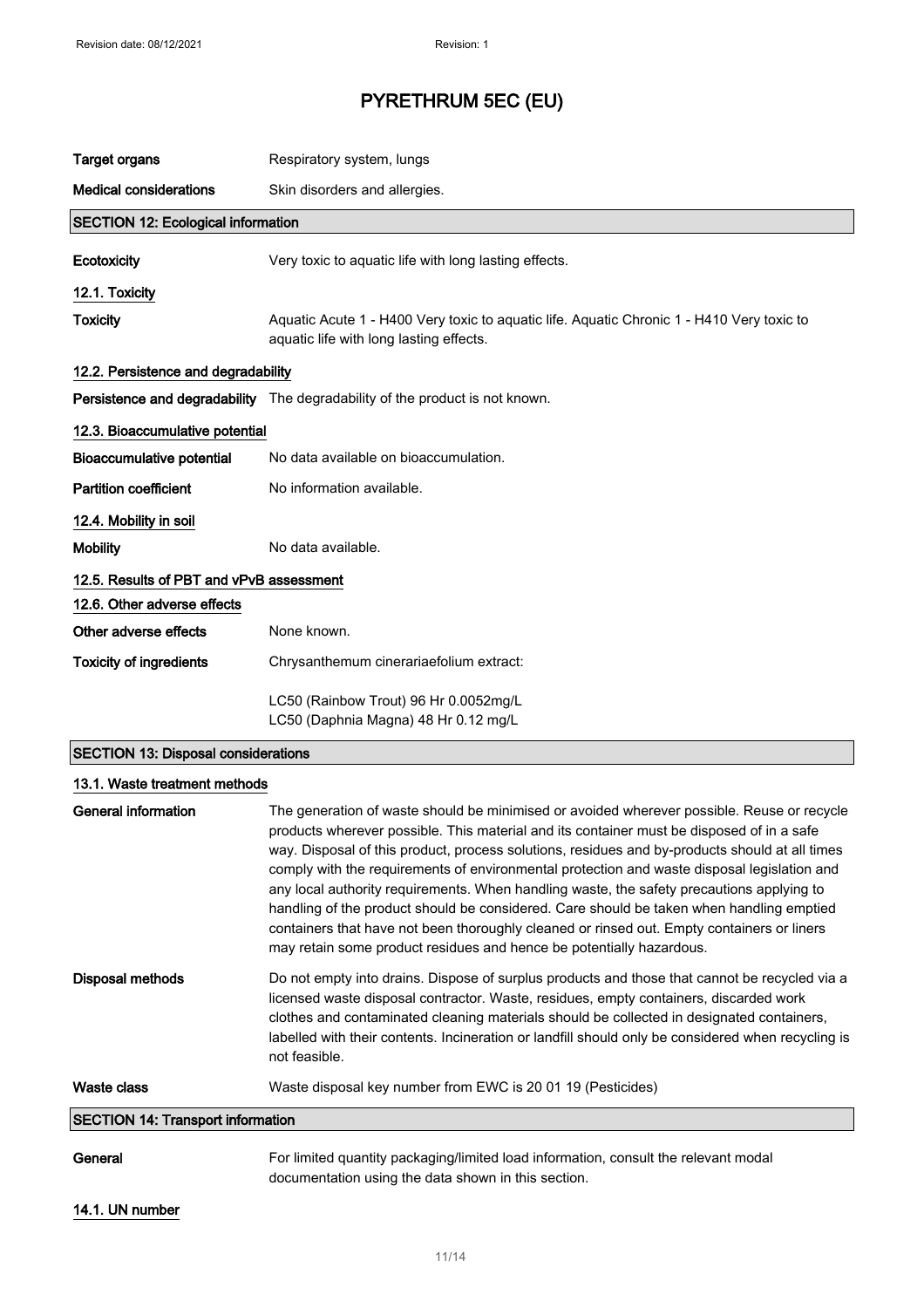| UN No. (ADR/RID)                  | 3082                                                                                                                            |
|-----------------------------------|---------------------------------------------------------------------------------------------------------------------------------|
| UN No. (IMDG)                     | 3082                                                                                                                            |
| UN No. (ICAO)                     | 3082                                                                                                                            |
| UN No. (ADN)                      | 3082                                                                                                                            |
| 14.2. UN proper shipping name     |                                                                                                                                 |
| Proper shipping name<br>(ADR/RID) | ENVIRONMENTALLY HAZARDOUS SUBSTANCE, LIQUID, N.O.S. (CONTAINS<br>Chrysanthemum cinerariaefolium extract and PIPERONYL BUTOXIDE) |
| Proper shipping name (IMDG)       | ENVIRONMENTALLY HAZARDOUS SUBSTANCE, LIQUID, N.O.S. (CONTAINS<br>Chrysanthemum cinerariaefolium extract and PIPERONYL BUTOXIDE) |
| Proper shipping name (ICAO)       | ENVIRONMENTALLY HAZARDOUS SUBSTANCE, LIQUID, N.O.S. (CONTAINS<br>Chrysanthemum cinerariaefolium extract and PIPERONYL BUTOXIDE) |
| Proper shipping name (ADN)        | ENVIRONMENTALLY HAZARDOUS SUBSTANCE, LIQUID, N.O.S. (CONTAINS<br>Chrysanthemum cinerariaefolium extract and PIPERONYL BUTOXIDE) |

| 14.3. Transport hazard class(es) |    |
|----------------------------------|----|
| <b>ADR/RID class</b>             | 9  |
| ADR/RID classification code      | M6 |
| <b>ADR/RID label</b>             | 9  |
| <b>IMDG class</b>                | 9  |
| ICAO class/division              | 9  |
| ADN class                        | 9  |
|                                  |    |

### Transport labels

$$
\langle \prod_{\mathfrak{g}}
$$

### 14.4. Packing group

| ADR/RID packing group     | Ш |
|---------------------------|---|
| <b>IMDG packing group</b> | Ш |
| ICAO packing group        | Ш |
| ADN packing group         | Ш |
|                           |   |

## 14.5. Environmental hazards

## Environmentally hazardous substance/marine pollutant



### 14.6. Special precautions for user

Always transport in closed containers that are upright and secure. Ensure that persons transporting the product know what to do in the event of an accident or spillage.

| F-A, S-F |
|----------|
|          |

ADR transport category 3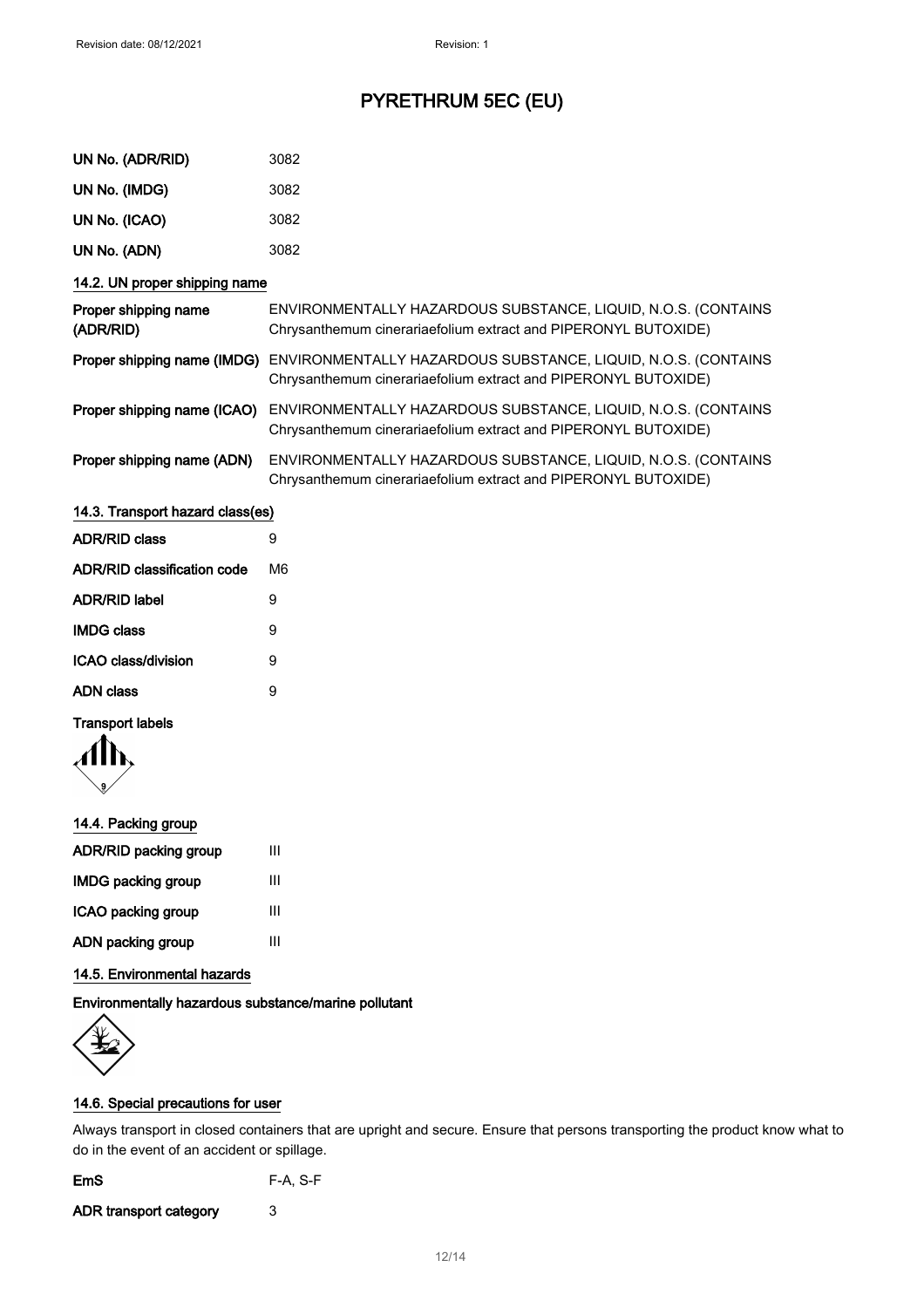Emergency Action Code •3Z Hazard Identification Number (ADR/RID) 90

Tunnel restriction code (-)

### 14.7. Transport in bulk according to Annex II of MARPOL and the IBC Code

Transport in bulk according to Not applicable. Annex II of MARPOL 73/78 and the IBC Code

#### SECTION 15: Regulatory information

### 15.1. Safety, health and environmental regulations/legislation specific for the substance or mixture

| <b>National regulations</b> | Health and Safety at Work etc. Act 1974 (as amended).                                                |
|-----------------------------|------------------------------------------------------------------------------------------------------|
|                             | The Carriage of Dangerous Goods and Use of Transportable Pressure Equipment                          |
|                             | Regulations 2009 (SI 2009 No. 1348) (as amended) ["CDG 2009"].                                       |
|                             | EH40/2005 Workplace exposure limits.                                                                 |
| <b>EU</b> legislation       | Regulation (EC) No 1907/2006 of the European Parliament and of the Council of 18                     |
|                             | December 2006 concerning the Registration, Evaluation, Authorisation and Restriction of              |
|                             | Chemicals (REACH) (as amended).                                                                      |
|                             | Commission Regulation (EU) No 2015/830 of 28 May 2015.                                               |
|                             | Regulation (EC) No 1272/2008 of the European Parliament and of the Council of 16                     |
|                             | December 2008 on classification, labelling and packaging of substances and mixtures (as<br>amended). |

#### 15.2. Chemical safety assessment

No chemical safety assessment has been carried out.

#### Inventories

### EU - EINECS/ELINCS

None of the ingredients are listed or exempt.

### SECTION 16: Other information

| Abbreviations and acronyms<br>used in the safety data sheet | ADR: European Agreement concerning the International Carriage of Dangerous Goods by<br>Road.             |
|-------------------------------------------------------------|----------------------------------------------------------------------------------------------------------|
|                                                             | ADN: European Agreement concerning the International Carriage of Dangerous Goods by<br>Inland Waterways. |
|                                                             | RID: European Agreement concerning the International Carriage of Dangerous Goods by<br>Rail.             |
|                                                             | IATA: International Air Transport Association.                                                           |
|                                                             | ICAO: Technical Instructions for the Safe Transport of Dangerous Goods by Air.                           |
|                                                             | IMDG: International Maritime Dangerous Goods.                                                            |
|                                                             | CAS: Chemical Abstracts Service.                                                                         |
|                                                             | ATE: Acute Toxicity Estimate.                                                                            |
|                                                             | $LC_{50}$ : Lethal Concentration to 50 % of a test population.                                           |
|                                                             | $LD_{50}$ : Lethal Dose to 50% of a test population (Median Lethal Dose).                                |
|                                                             | EC <sub>50</sub> : 50% of maximal Effective Concentration.                                               |
|                                                             | PBT: Persistent, Bioaccumulative and Toxic substance.                                                    |
|                                                             | vPvB: Very Persistent and Very Bioaccumulative.                                                          |